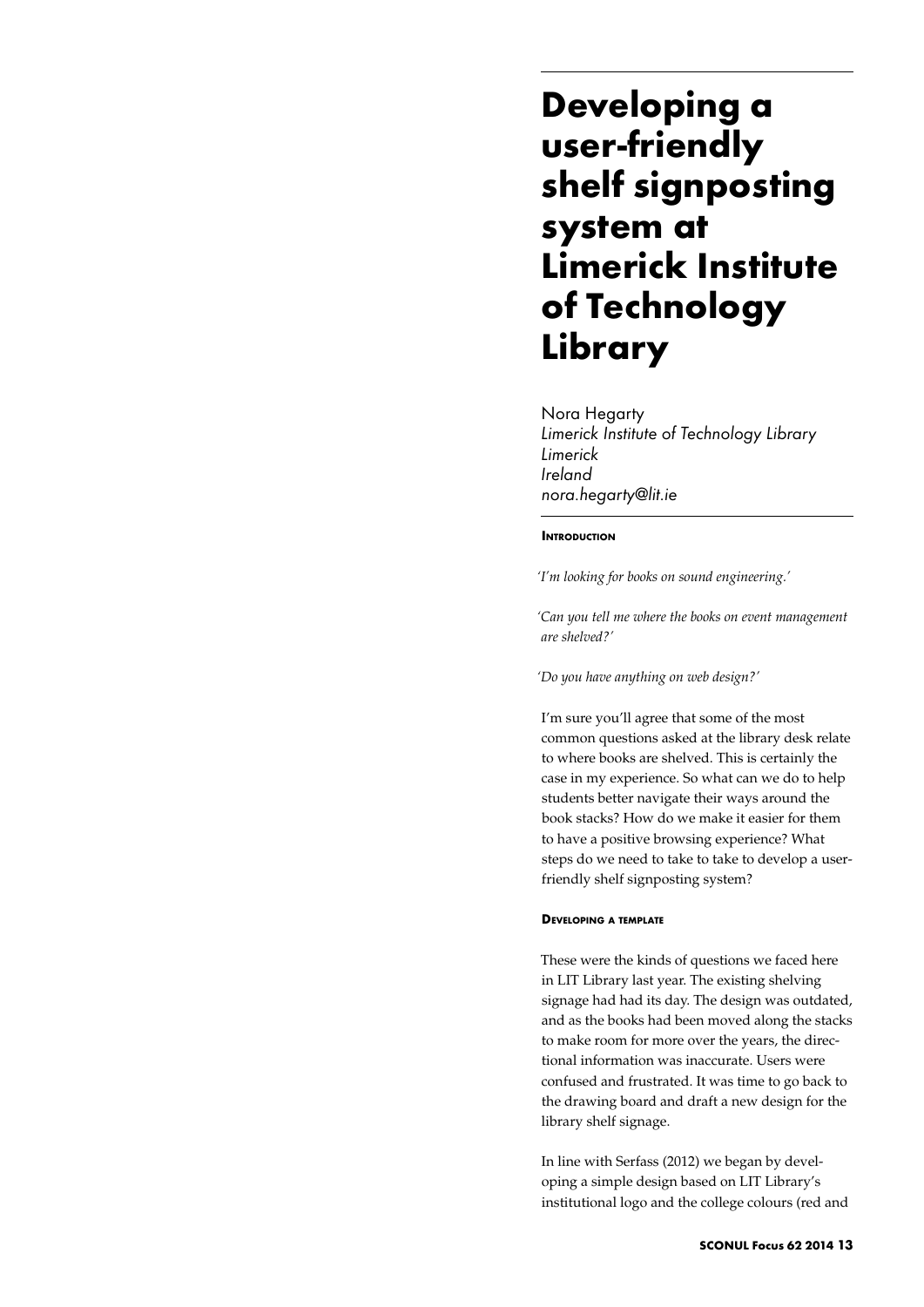white). We created a generic template document in MSWord with consistent header and footer themes and the same typeface, colours, backgrounds and logos. This made for what Serfass (2012, p. 5) describes as 'a unifying theme' that prompts user recognition and usage of signs.

We chose the Myriad Pro font using a mixture of larger (30) and smaller (20) point size for contrast and ease of reading. We printed the signs on good quality  $100 \text{ g/m}^2$  white paper and laminated them for reinforcement. Signs were designed for each end of the bay, so that a sign is visible regardless of direction from which it is approached. Bay ends were chosen as ideal display platforms for the signage. They provide a natural break in the shelving and qualify as examples of 'decision points' Serfass (2012, p. 5).

## **Subject-centred design**

Based on our knowledge of the student mindset we decided to make the subject headings rather than classification numbers the main focus of the design. Experience shows that while students do not necessarily understand the Dewey Decimal Classification scheme (they are not mini-librarians after all), they are very aware of the subject areas they are studying. A sports science student, for example, knows that s/he has to refer to material across a number of subjects, including:

- *•*  recreation and sports (class number 796)
- *•*  health promotion (class number 613)
- psychology (class number 616)
- *•*  research skills (class number 001.4)

While the classification numbers listed on signs may not mean much to him, the familiar subject headings will strike a chord as he gradually gets to know the sections of the library that are relevant to his coursework.

This realisation meant we opted for a subject-centred design. As in the example below, the classification numbers are noted on an arrow at the top of the sign and the subject headings are the focus of the information down the page. This template aligns with Stempler's (2013, p. 503) description of 'a consistent and comprehensive stack signage system'.



*Banner design by Carol McKie LIT Library*

## **Marketing & promotion**

The simplicity of this design makes the task of finding books more straightforward. It also makes it easy for students browsing the shelves to become familiar with the subject coverage bay by bay. The value of this method is reinforced by Lee (2008, p. 214), whose exploration of undergraduates' information-seeking behaviour reveals the popularity of shelf-browsing as a legitimate search strategy for students: 'participants looked around in the book stacks… They were aware that books on similar topics were shelved nearby and browsing after retrieving one book on a specific topic gave them the opportunity to discover other books on the same or closely related topics.'

The potential of effective signage as a marketing and promotional tool is highlighted here in that clear signage may help make students more aware of the range of library books available to them. We would like to think that ease of access to the books also helps to make the library a friendlier and more welcoming place where students can work independently or seek assistance as required. By improving communication and setting a positive tone, we believe good signage goes some way towards helping students to become comfortable confident library users.